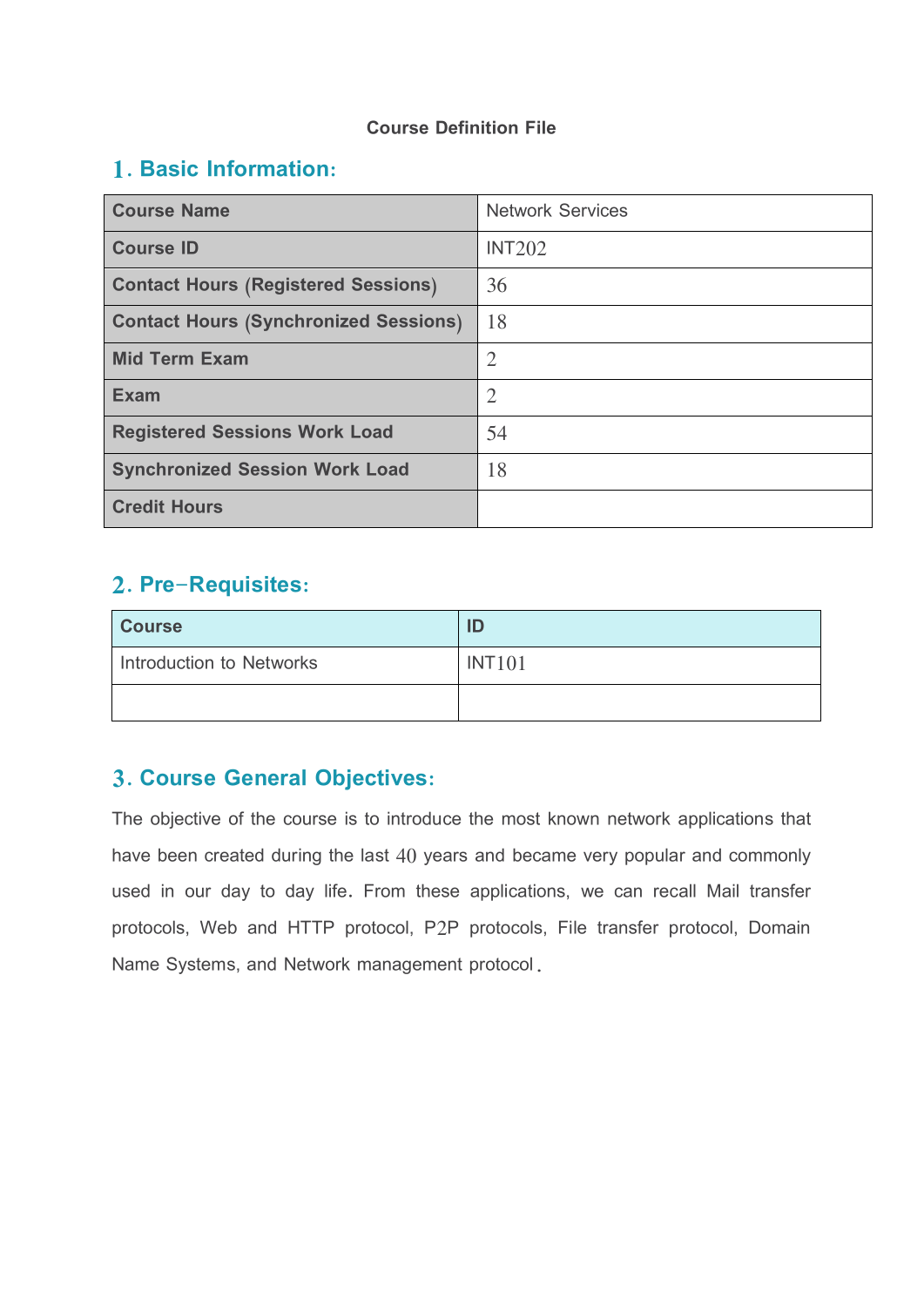# **4. Intended Learning Outcomes (ILO):**

| <b>Learning</b><br><b>Outcomes codes</b> | <b>Learning Outcomes</b>                                                                                                              |
|------------------------------------------|---------------------------------------------------------------------------------------------------------------------------------------|
| LO <sub>1</sub>                          | Define and understand Network applications and how process<br>communicate                                                             |
| <b>LO2</b>                               | Define and discuss DNS operations and show the format of DNS<br>message                                                               |
| <b>LO3</b>                               | Understand HTTP and some relevant terms such as URL,<br>Cookies, Web caching, and message formats                                     |
| LO <sub>4</sub>                          | Understand SMTP and POP3 protocols and architectures and how<br>they relate to each other                                             |
| LO <sub>5</sub>                          | Discuss FTP<br><b>TFTP</b><br>protocols, understand<br>and<br>connection<br>establishment, and understand the most important commands |
| <b>LO6</b>                               | Understand, Analyze and discuss P2P protocols such as Bittorrent<br>and Skype                                                         |
| LO <sub>7</sub>                          | Understand and discuss Network management protocol SNMP                                                                               |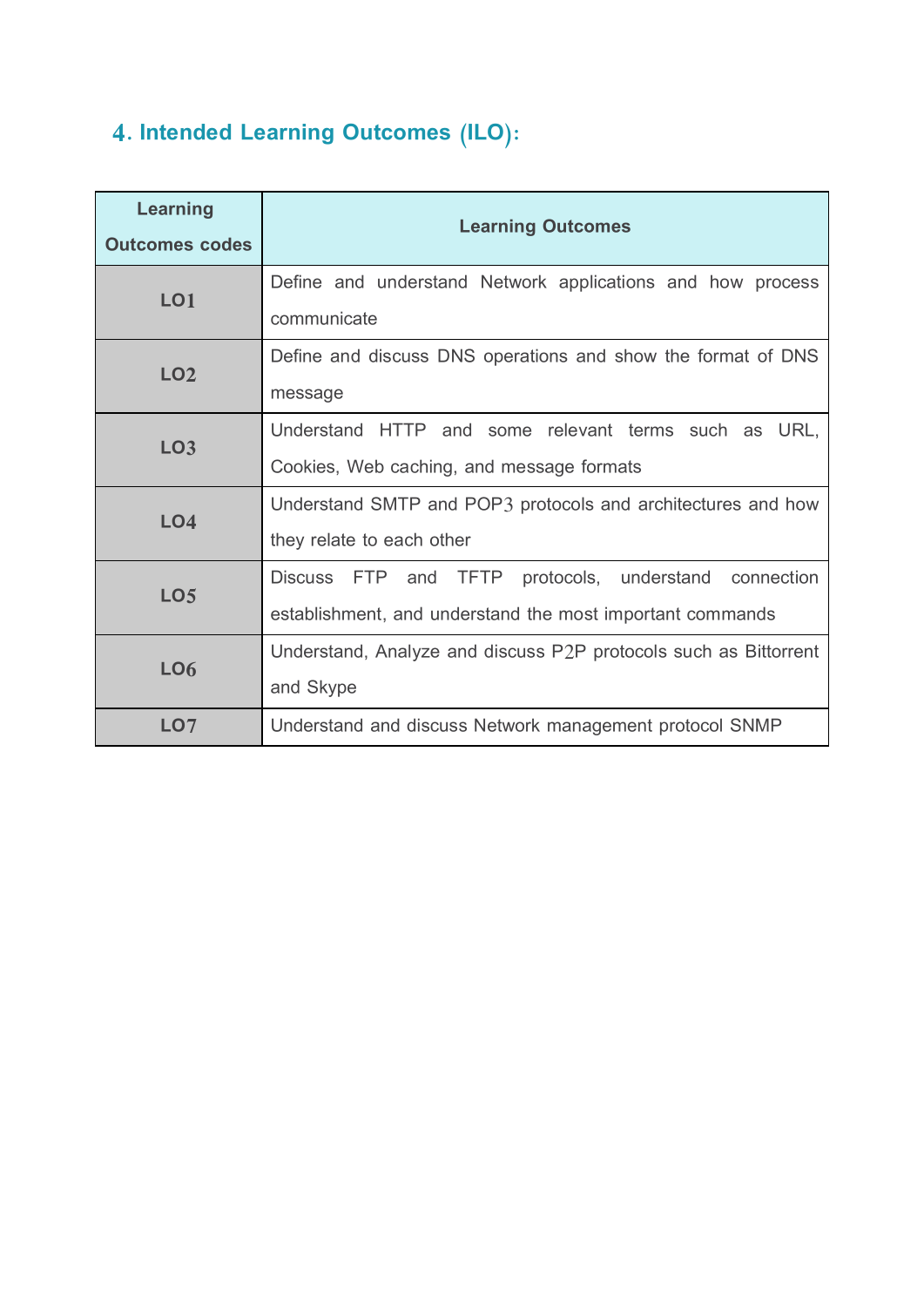## **5. Course Syllabus (18 hours of total synchronized sessions)**

| LO              | <b>Course Syllabus</b>                 | <b>Recorded</b> | <b>Synchronized</b> | <b>Type</b>           | <b>Additional Notes</b> |
|-----------------|----------------------------------------|-----------------|---------------------|-----------------------|-------------------------|
|                 |                                        | <b>Sessions</b> | <b>Sessions</b>     |                       |                         |
|                 |                                        |                 |                     | <b>Exercises</b><br>図 | Student shall use       |
|                 | Define and understand                  |                 |                     | Assignments           | cmd like ipconfig,      |
| <b>LO1</b>      | Network applications                   | 1               | $\mathbf 1$         | <b>Seminars</b>       | ping, netstat, arp      |
|                 | and how process                        |                 |                     | Projects              | addition<br>to<br>in    |
|                 | communicate                            |                 |                     | Practices<br>図        | wireshark.              |
|                 |                                        |                 |                     | Others                |                         |
|                 |                                        |                 |                     | <b>Exercises</b><br>図 | Students will use       |
|                 |                                        |                 |                     | Assignments           | nslookup<br>tool in     |
|                 | Domain Name                            |                 |                     | <b>Seminars</b>       | addition<br>the<br>to   |
| <b>LO2</b>      | Systems(DNS)                           | 1               | $\overline{2}$      | Projects              | analyzer<br>packet      |
|                 |                                        |                 |                     | Practices<br>図        | Wireshark<br>to         |
|                 |                                        |                 |                     | <b>Others</b>         | accomplish<br>this      |
|                 |                                        |                 |                     |                       | objective.              |
|                 |                                        |                 |                     | <b>Exercises</b><br>図 |                         |
|                 |                                        | 1               |                     | Assignments           | Students will use       |
| <b>LO3</b>      | Hyper-Text Transfer<br>Protocol (HTTP) |                 | $\overline{2}$      | <b>Seminars</b>       | wireshark, and a        |
|                 |                                        |                 |                     | Projects              | browser<br>to           |
|                 |                                        |                 |                     | Practices<br>図        | <b>HTTP</b><br>analyse  |
|                 |                                        |                 |                     | <b>Others</b>         | messages.               |
|                 |                                        |                 |                     | <b>Exercises</b><br>⊠ | Students will use       |
|                 |                                        |                 |                     | Assignments           | wireshark, Telnet,      |
|                 | Simple Mail Transfer                   |                 |                     | Seminars              | and a User Agent        |
| LO <sub>4</sub> | <b>Protocol and Mail</b>               | 1               | $\overline{2}$      | Projects              | (UA)<br>and<br>some     |
|                 | retrieval protocols                    |                 |                     | Practices<br>⊠        | mail<br>server<br>to    |
|                 |                                        |                 |                     | <b>Others</b>         | accomplish<br>this      |
|                 |                                        |                 |                     |                       | objective.              |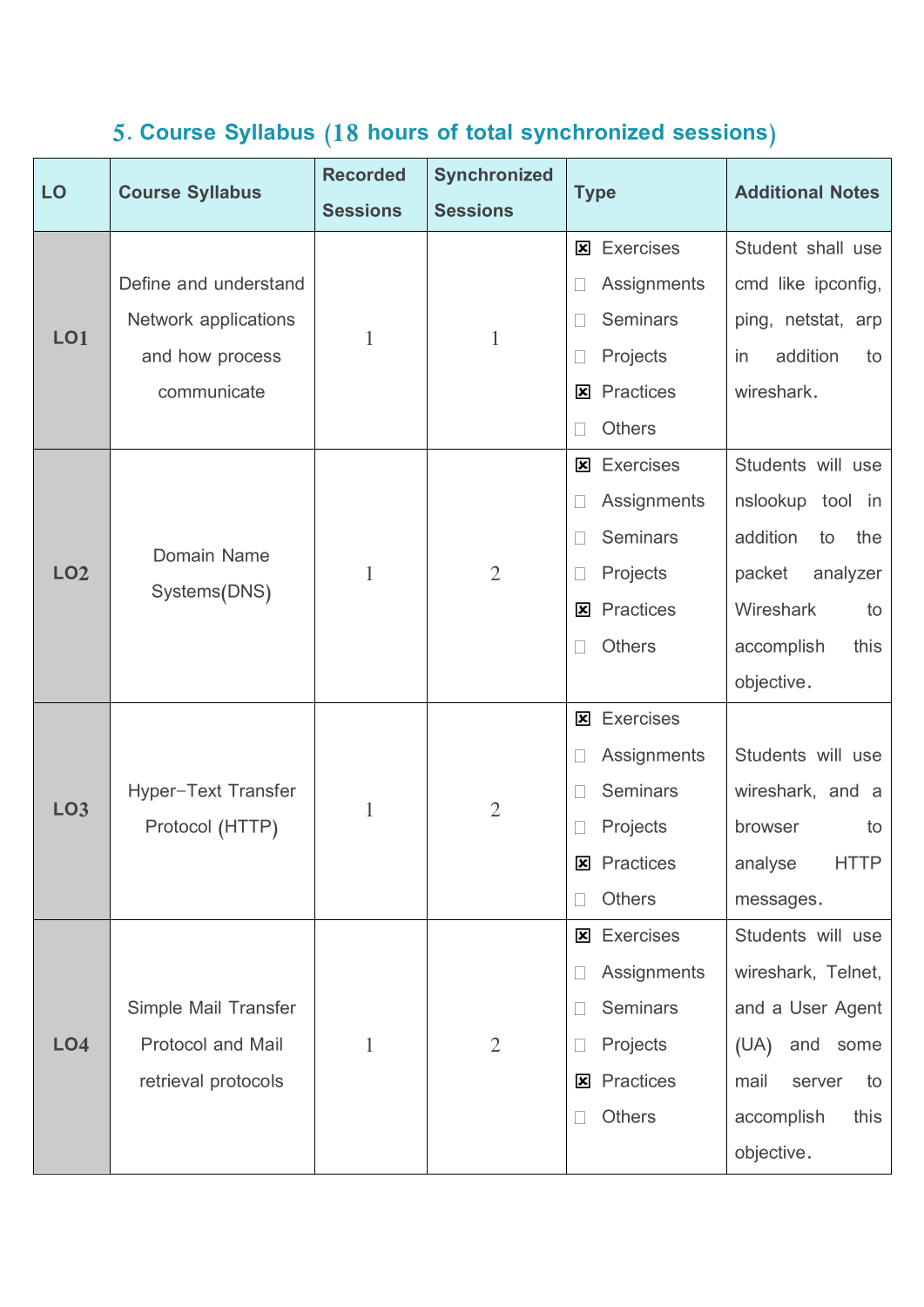|                 |                                                               |              |                | п            | <b>Exercises</b> | Students will use       |
|-----------------|---------------------------------------------------------------|--------------|----------------|--------------|------------------|-------------------------|
|                 |                                                               |              |                | П            | Assignments      | wireshark<br>and        |
|                 | <b>File Transfer Protocols</b>                                |              | $\overline{2}$ |              | <b>Seminars</b>  | <b>FTP</b><br>commands, |
| LO <sub>5</sub> | (FTP and TFTP)                                                | $\mathbf{1}$ |                |              | Projects         | and<br>set<br>up<br>a   |
|                 |                                                               |              |                | 図            | Practices        | TFTP server.            |
|                 |                                                               |              |                |              | <b>Others</b>    |                         |
|                 |                                                               |              |                | $\mathbf{L}$ | <b>Exercises</b> | Students will use       |
|                 | P <sub>2</sub> P: Bittorent and<br><b>LO6</b><br><b>Skype</b> |              |                |              | Assignments      | Wireshark<br>and        |
|                 |                                                               | 1            | $\overline{2}$ |              | <b>Seminars</b>  | µTorrent tool to        |
|                 |                                                               |              |                |              | Projects         | analyze traffic         |
|                 |                                                               |              |                | 図            | Practices        |                         |
|                 |                                                               |              |                |              | <b>Others</b>    |                         |
|                 |                                                               |              |                |              | <b>Exercises</b> | Students will use       |
|                 |                                                               | 1            |                |              | Assignments      | FrameFlow<br>and        |
| LO7             | Network Management                                            |              | $\mathbf{1}$   |              | <b>Seminars</b>  | wireshark in order      |
|                 | with SNMP                                                     |              |                |              | Projects         | intercept<br>to         |
|                 |                                                               |              |                | ⊠            | Practices        | SNMP<br>messages        |
|                 |                                                               |              |                |              | <b>Others</b>    | and analyze it.         |
|                 |                                                               |              |                |              |                  |                         |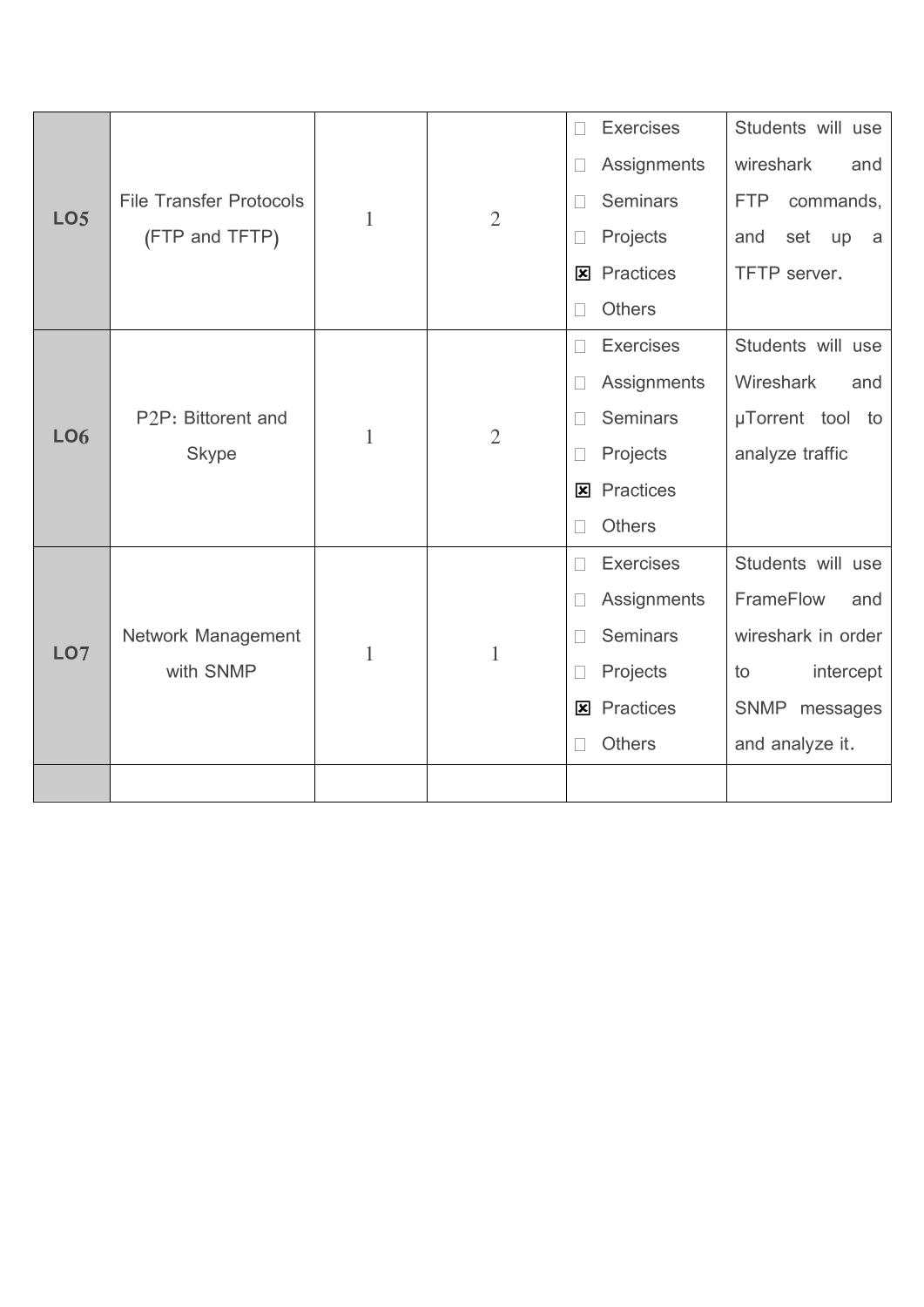# **6. Assessment Criteria (Related to ILOs)**

|                   |                                                                                                               |                                                                                                         | <b>Assessment Type</b>                                     |                                       |                           |                                                                    |                |  |
|-------------------|---------------------------------------------------------------------------------------------------------------|---------------------------------------------------------------------------------------------------------|------------------------------------------------------------|---------------------------------------|---------------------------|--------------------------------------------------------------------|----------------|--|
| LO<br><b>Code</b> | LO                                                                                                            | <b>Intended</b><br><b>Results</b>                                                                       | <b>Interactive</b><br>Synchronized<br><b>Collaboration</b> | <b>Practice</b>                       | <b>Exams</b>              | <b>Presentations</b><br>And Face-<br>to-Face<br><b>Assessments</b> | <b>Reports</b> |  |
|                   | <b>Define</b><br>and<br>understand<br><b>Network</b><br>applications                                          | Run<br>local<br>$\bullet$<br>commands<br>from<br>cmd<br>console                                         | $\sf X$                                                    | X                                     | X                         |                                                                    |                |  |
| <b>LO1</b>        | how<br>and<br>process<br>communicate                                                                          | Run<br>$\bullet$<br>wireshark<br>and<br>get<br>familiar<br>with it                                      | $\sf X$                                                    | X                                     | X                         |                                                                    |                |  |
| LO <sub>2</sub>   | Define<br>and<br><b>DNS</b><br>discuss<br>operations<br>and show the<br>format<br>of<br><b>DNS</b><br>message | Analyze<br>$\bullet$<br><b>DNS</b><br>messages                                                          | $\times$                                                   | $\sf X$                               | $\times$                  |                                                                    |                |  |
| LO <sub>3</sub>   | Understand<br><b>HTTP</b><br>and<br>some relevant<br>terms such as<br>URL,<br>Cookies, Web<br>caching, and    | Analyze<br>$\bullet$<br><b>HTTP</b><br>messages<br>Manage<br>$\bullet$<br>security<br>and<br>cookies in | $\mathsf X$<br>$\mathsf X$                                 | $\times$<br>$\boldsymbol{\mathsf{X}}$ | $\boldsymbol{\mathsf{X}}$ |                                                                    |                |  |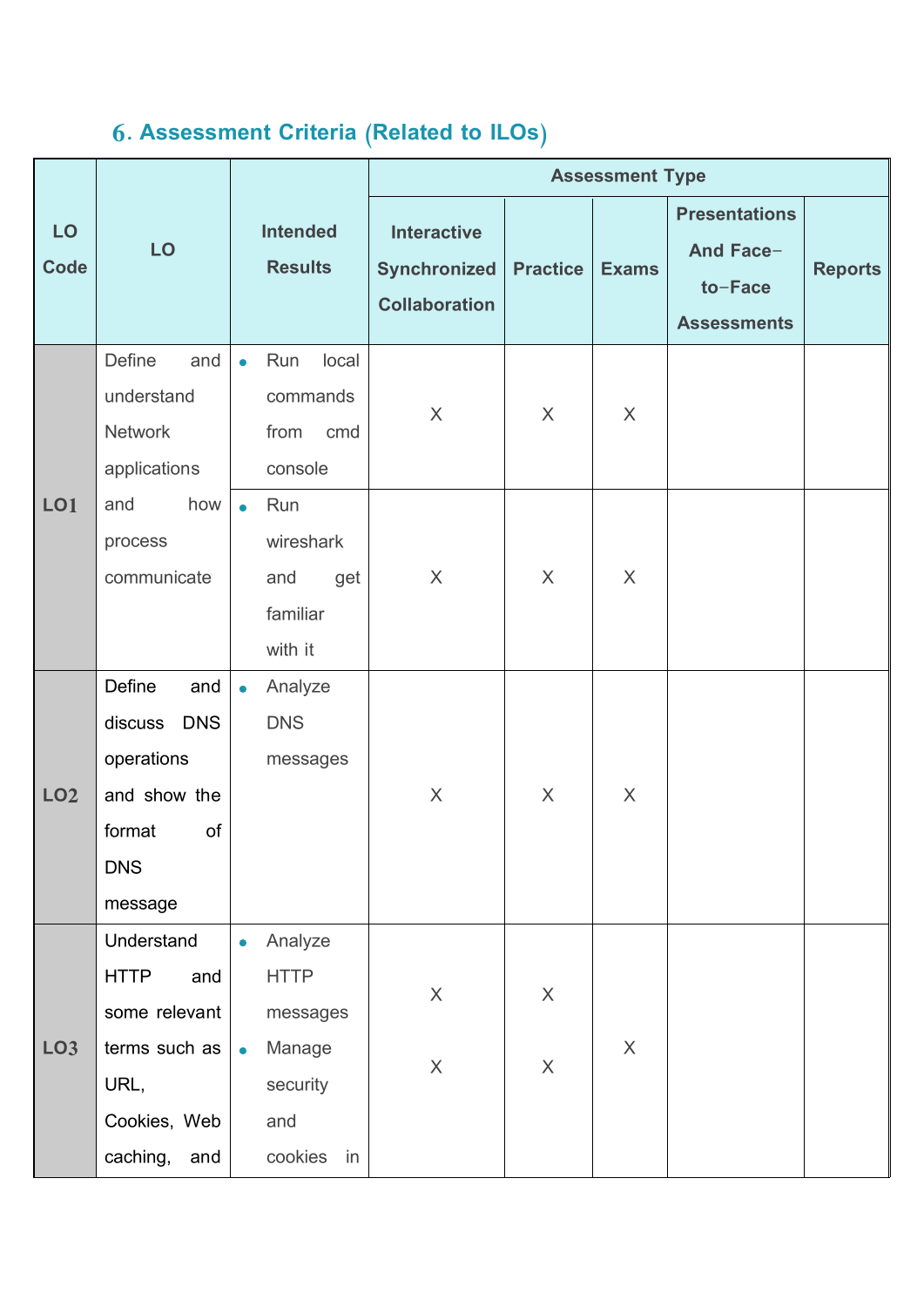|                 | message            |           | web                 |                           |          |  |  |
|-----------------|--------------------|-----------|---------------------|---------------------------|----------|--|--|
|                 | formats            |           | browser             |                           |          |  |  |
|                 | Understand         | $\bullet$ | Analyze             |                           |          |  |  |
|                 | SMTP, POP3         |           | SMTP and            |                           |          |  |  |
|                 | <b>IMAP</b><br>and |           | POP3                |                           | $\sf X$  |  |  |
|                 | protocols and      |           | messages            | $\mathsf{X}$              |          |  |  |
| LO <sub>4</sub> | architectures      | $\bullet$ | <b>Telnet</b><br>to |                           |          |  |  |
|                 | and how they       |           | Mail server         | $\mathsf{X}$              | $\times$ |  |  |
|                 | relate to each     |           | and try out         |                           |          |  |  |
|                 | other              |           | some                |                           |          |  |  |
|                 |                    |           | commands            |                           |          |  |  |
|                 | Discuss FTP        | $\bullet$ | Analyze             |                           |          |  |  |
|                 | <b>TFTP</b><br>and |           | <b>FTP</b>          |                           |          |  |  |
|                 | protocols,         |           | messages            |                           |          |  |  |
|                 | understand         |           | and                 |                           |          |  |  |
|                 | connection         |           | operating           | $\mathsf X$               | $\sf X$  |  |  |
|                 | establishment,     |           | ports               |                           |          |  |  |
| LO <sub>5</sub> | and                | $\bullet$ | Set<br>up           |                           |          |  |  |
|                 | understand         |           | <b>TFTP</b>         | $\mathsf X$               | $\times$ |  |  |
|                 | the<br>most        |           | server and          |                           |          |  |  |
|                 | important          |           | out<br>try          |                           |          |  |  |
|                 | commands           |           | related             |                           |          |  |  |
|                 |                    |           | commands            |                           |          |  |  |
|                 | Understand,        | $\bullet$ | Analyze             |                           |          |  |  |
|                 | Analyze<br>and     |           | <b>Bittorent</b>    |                           |          |  |  |
| <b>LO6</b>      | discuss<br>P2P     |           | packets             | $\boldsymbol{\mathsf{X}}$ | $\times$ |  |  |
|                 | protocols          | $\bullet$ | Understand          |                           |          |  |  |
|                 | such<br>as         |           | <b>Skype</b>        |                           |          |  |  |
|                 | Bittorrent and     |           | protocol            |                           |          |  |  |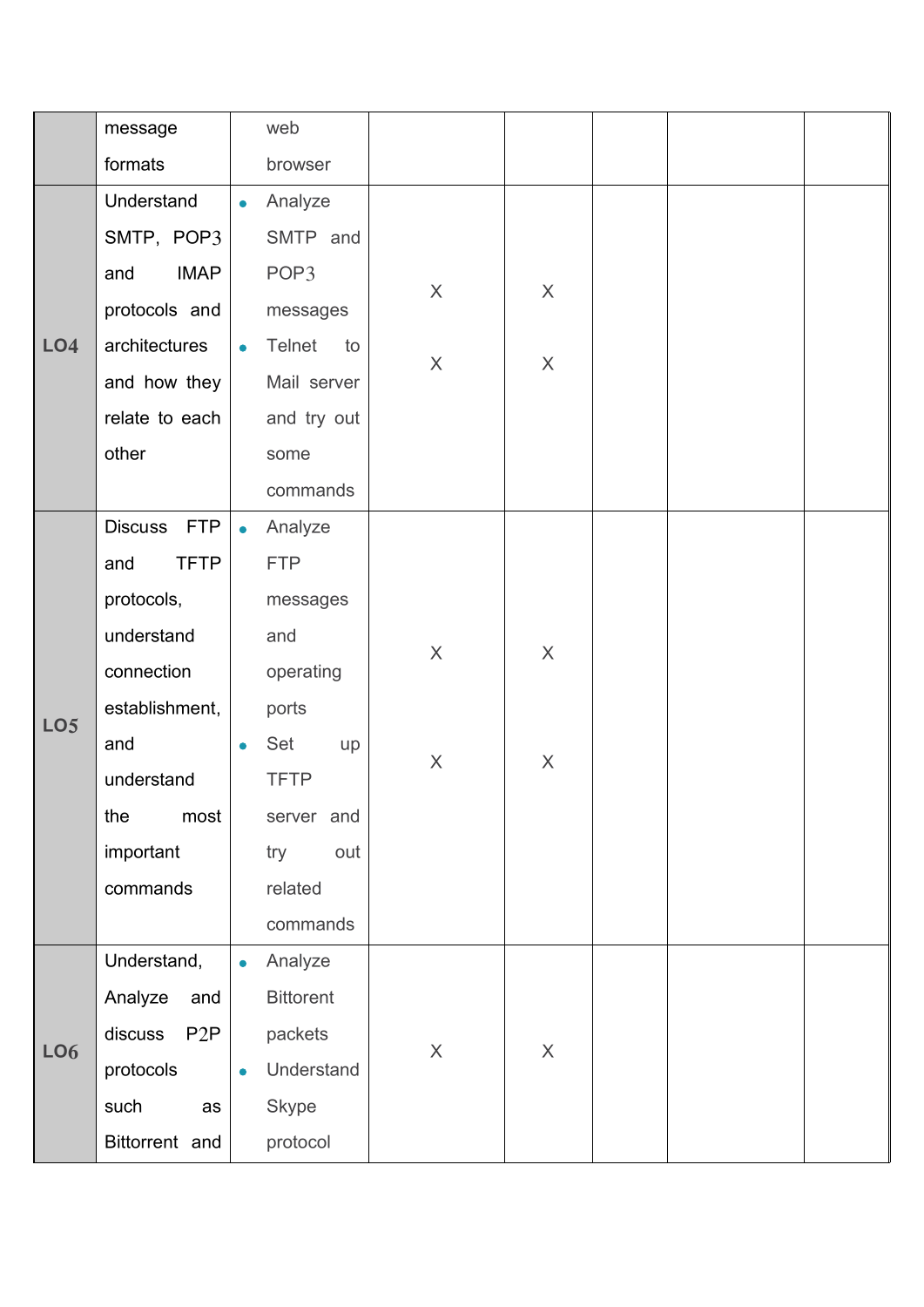|                 | <b>Skype</b>   | and                  |         |          |  |  |
|-----------------|----------------|----------------------|---------|----------|--|--|
|                 |                | analyze its          |         |          |  |  |
|                 |                | messages             |         |          |  |  |
|                 | Understand     | Analyze<br>$\bullet$ |         |          |  |  |
| LO <sub>7</sub> | discuss<br>and | <b>SNMP</b>          |         |          |  |  |
|                 | Network        | messages             | $\sf X$ | $\times$ |  |  |
|                 | management     |                      |         |          |  |  |
|                 | protocol       |                      |         |          |  |  |
|                 | <b>SNMP</b>    |                      |         |          |  |  |

## **7. Practice Tools:**

| <b>Tool Name</b>   | <b>Description</b>                          |
|--------------------|---------------------------------------------|
| Cisco<br>Packet    | Network simulation tool                     |
| <b>Tracer</b>      |                                             |
| Wireshark          | Packet analyzer                             |
| nslookup           | <b>DNS</b> resolver                         |
| Text-based         | FTP commands, Telnet commands, ping and arp |
| commands           |                                             |
| Outlook            | <b>SMTP User Agent</b>                      |
| Mozilla<br>Firefox | <b>HTTP</b> client                          |
| browser            |                                             |
| FrameFlow          | <b>SNMP Manager</b>                         |